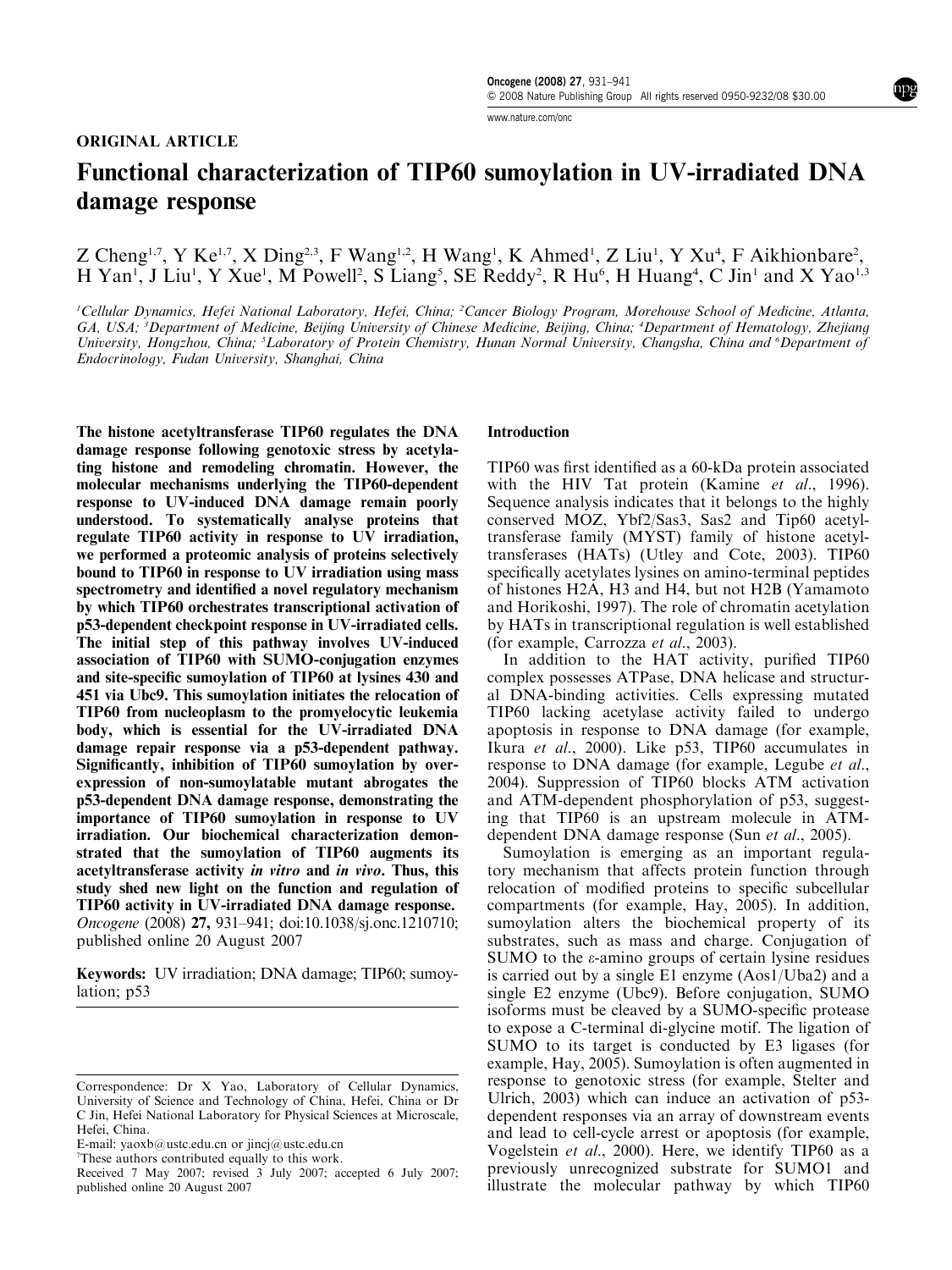controls transcriptional activation of the p53-dependent checkpoint response in UV-irradiated cells.

#### **Results**

#### SUMO modifying enzymes form a complex with TIP60 in response to UV irradiation

TIP60 plays an important role in the DNA damage repair (for example, Kusch et al., 2004), and the UV irradiation induces TIP60 translocation into punctuate subnuclear structures named nuclear bodies (NBs; also called promyelocyti leukemia (PML) bodies) in 293T cells (for example, Supplementary Figure S1). To further understand the role of TIP60 in the UV irradiationmediated DNA damage response and identify the proteins that account for the UV-induced translocation of TIP60, we carried out a proteomic search for nuclear proteins that bind to TIP60 in response to UV irradiation. To this end, nuclear extracts from UV-irradiated 293T cells stably expressing FLAG-TIP60 were purified using FLAG antibody-affinity chromatography. 293T cells were chosen because of a high level expression of FLAG-TIP60. The bound proteins were eluted with

the FLAG peptide and fractionated on sodium dodeyl sulphate–polyacrylamide gel eletrophoresis (SDS–PAGE) (Figure 1a, lane 4). As a control, we performed a mock affinity-purification using a nonspecific IgG (Figure 1a, lanes 1 and 3). In addition, nuclear extracts from non-irradiated cells were empolyed (Figure 1a, lane 2).

As shown in Figure 1a (lane 4), five major protein bands marked with asterisks were found reproducibly enriched on the FLAG antibody-affinity matrix from UV-irradiated sample (lane 4) but not the control (lane 2). These bands were removed, digested in-gel by trypsin, and the resulting peptide fragments were extracted and analysed by mass spectrometry. As listed in the Supplementary Table 1, eight peptides from band P3 (for example, NGLPGSRPGSPER, NQDNE-DEWPLAEILSVK, QGVPMNSLR and IADNHTPK) match tryptic fragments derived from TIP60 and SUMO1.

Reptin, a well-known component of TIP60 complex, was retained on the affinity matrix regardless of UV irradiation (Figure 1b), consistent with previous reports (for example, Ikura et al., 2000). In addition, an 18-kDa band was identified as SUMO-conjugation enzyme Ubc9 while a 120-kDa band was identified as



Figure 1 Identification of proteins preferentially associated with TIP60 in response to UV irradiation. (a) The TIP60 complex was immunoprecipitated from the nuclear extracts of TIP60-expressing 293T cells using an anti-FLAG antibody-agarose beads, and the bound materials were eluted with FLAG peptide (lanes 2 and 4). A control purification using mouse IgG was performed (lanes 1 and 3). Eluted proteins were resolved by SDS–PAGE and stained with Coomassie brilliant blue. The major polypeptides differentially purified from the UV-irradiated cells are indicated by asterisks. (b) SUMO-modifying enzymes Ubc9 and SUSP1 co-precipitated with TIP60 from UV-irradiated cells. The TIP60-precipitating proteins were subject to immunoblotting for p400, SUSP1, TIP60, reptin and Ubc9. (c) TIP60 co-precipitates with SUSP1 from nuclear extract of UV-irradiated cells. The SUSP1 was immunoprecipitated from nuclear extracts of 293T cells with and without UV irradiation. (d) TIP60 co-precipitates with Ubc9 from nuclear extract of UVirradiated cells.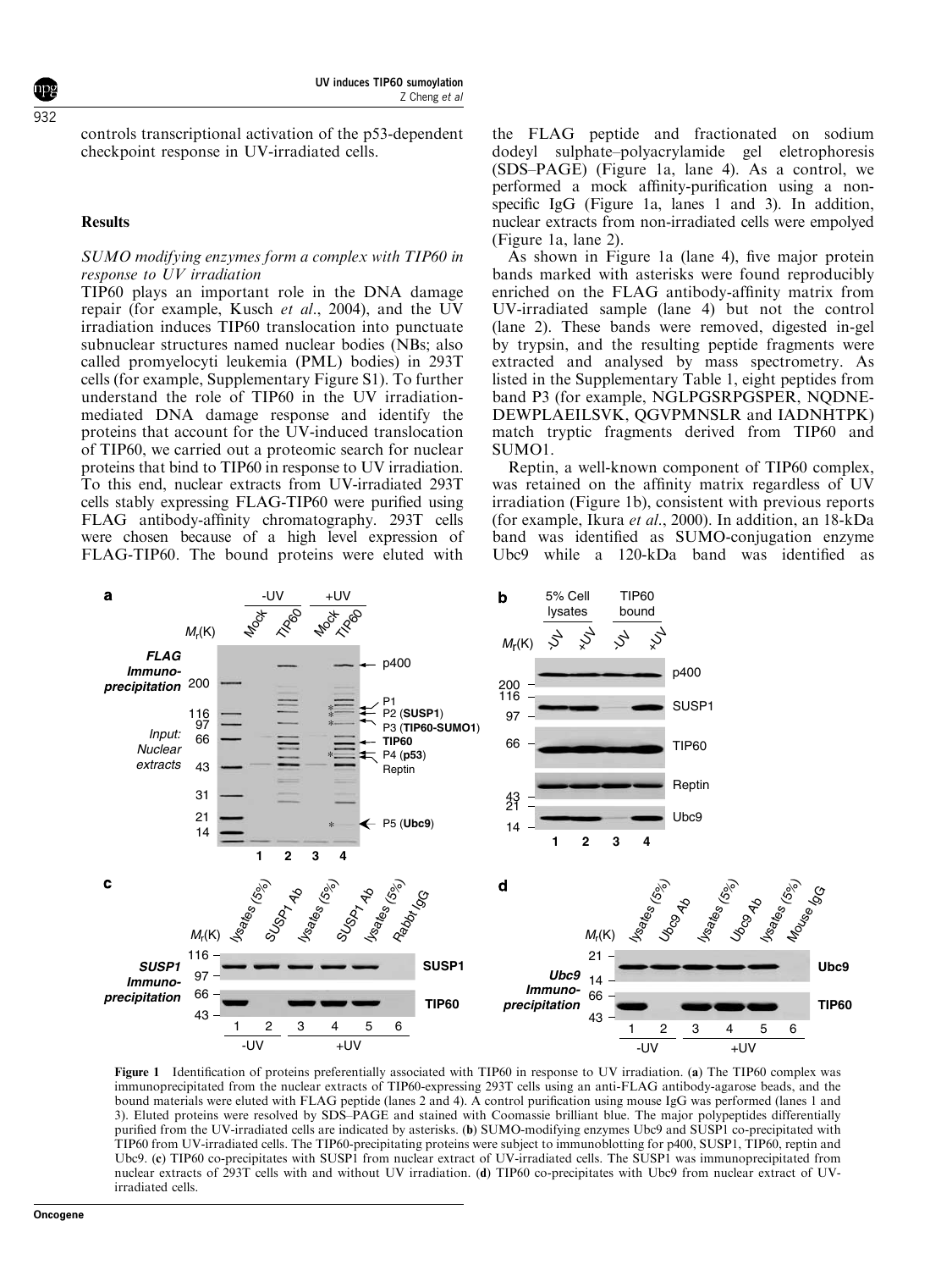SUMO1-specific protease 1 (SUSP1). Of proteins preferentially bound to TIP60, the presence of Ubc9 and SUSP1 was novel and particularly exciting (Figure 1a, lane 4). Western blot analyses confirmed their presence in irradiated samples (Figure 1b, lane 4) but absent from non-irradiated samples (lane 3).

SUSP1-immunoprecipitation (Figure 1c) confirmed the association of SUSP1 with TIP60 in UV-irradiated cells (lane 4). No TIP60 was found in the control preparation (lanes 2 and 6). Ubc9-immunoprecipitation confirmed the SUSP1–TIP60 complex in UV-irradiated cells (Figure 1d, lane 4). Again, no TIP60 was found in control preparations (lanes 2 and 6). Thus, we conclude that Ubc9 and SUSP1 form a complex with TIP60 in response to UV irradiation.

# UV irradiation induces the sumoylation of TIP60 at lysines 430 and 451

The existence of SUMO-conjugating and proteolytic enzymes in the TIP60 complex suggests the possible sumoylation of TIP60 in response to UV irradiation. Our in silico analysis predicted that TIP60 is a substrate of sumoylation (for example, Zhou et al., 2005). Indeed, anti-SUMO1 immunoblotting confirmed that UV-irradiation induced TIP60 sumoylation (Figure 2a, lane 4). This modification was readily apparent when FLAG-TIP60, His-SUMO1 and HA-Ubc9 were co-transfected into 293 cells (Figure 2b, lane 4), although overexpression of SUMO1 and Ubc9 also induced detectable sumoylation of FLAG-TIP60 without UV irradiation (Figure 2a, lane 2). A reconstitution assay using bacterial recombinant proteins confirmed that TIP60 is modified by SUMO1 (data not shown). Thus, we conducted computational analyses and revealed two highest probability sites on TIP60 (K430 and K451; Figure 2c). These two lysine residues were individually mutated to arginine, and double mutation of K430 and K451 abrogated SUMO modification in vivo (Figure 2d, lane 3). Therefore, we conclude that TIP60 is sumoylated on the lysine $430$  and lysine $451$  in response to UV irradiation.

As Ubc9 interacts with TIP60 in UV-irradiated cells, we examined its role in TIP60 sumoylation. As shown in Figure 2e, depletion of Ubc9 protein using the siRNA inhibited UV-induced TIP60 sumoylation (lane 4). Thus, we conclude that Ubc9 mediates SUMO1 conjugation to TIP60.

# Sumoylation initiates the relocation of TIP60 to the PML body

Previous studies show that protein sumoylation plays an important role in relocation of nuclear proteins such as PML (for example, Fu et al., 2005). To evaluate the impact of sumoylation on TIP60 distribution, HeLa cells were transfected with GFP-TIP60 and assessed for its subcellular localization. GFP-TIP60 is diffused throughout the nucleoplasm (Figure 3Aa; green), similar to the endogenous TIP60 distribution (for example, Figure 3Ca; green). However, co-transfection of RFP-SUMO1 with GFP-TIP60 resulted in a redistribution of TIP60 from the nucleoplasm to NB, which is superimposed onto that of SUMO1 (Figure 3Ab; merge).

To test whether the sumoylated TIP60 is indeed located in the NB, the transfected cells expressing GFP-TIP60 and histidine-SUMO1 were stained for PML distribution. As shown in Figure 3A (c; arrows), overexpression of SUMO1 resulted in redistribution of TIP60 to the NB. If SUMO1 specifies TIP60 redistribution, SUMO1-TIP60dm fusion protein would go to the NB. Indeed, GFP-TIP60dm-SUMO1 is co-distributed with PML (Figure 3Ad; arrows).

Since UV irradiation induced TIP60 sumoylation (Figure 2), we reasoned that UV irradiation would trigger TIP60 relocation to the NB. To test this, real-time imaging was performed on GFP-TIP60-expressing HeLa cells. Indeed, UV irradiation causes a time-dependent accumulation of TIP60 in the NB (Figure 3B).

UV irradiation triggered the relocation of both endogenous (Figure 3Ca–b) and exogenous GFP-TIP60 (Figure 3Da) to NB. This translocation is a function of sumoylation as suppression of Ubc9-abrogated sumoylation (Figure 2e) and TIP60 relocation to the NB (Figure 3Cc). While this UV-elicited relocation does not require addition of exogenous SUMO1 (Figure 3Da), overexpression of SUMO1 induced a greater accumulation of TIP60 in the NB (Figure 3Db). To examine whether the sumoylation accounts for TIP60 redistribution in response to UV irradiation, a constitutively sumoylated form of TIP60 was generated and its expression resulted in exclusive NB localization (Figure 3Dc; green). Conversely, co-expression of non-sumoylatable mutant TIP60 with SUMO1 failed to localize in the NB (Figure 3Dd). However, TIP60dm-SUMO1 fusion protein enables the localization of non-sumoylatable TIP60 to the NB (Figure 3De). Together, these data indicate that sumoylation is an active mechanism responsible for recruiting TIP60 to the NB.

# Sumoylation of TIP60 is necessary in the UV-induced DNA damage response

Cells expressing catalytically inactive TIP60 harbor double strand breaks, suggesting that TIP60 is important for DNA damage repair (for example, Ikura et al., 2000). To assess the function of TIP60 in UV-induced DNA damage response, we introduced siRNA oligonucleotides to suppress TIP60 protein level. As reported previously (for example, Legube et al., 2004), the siRNA duplexes suppress TIP60 protein accumulation (Figure 4A).

Since UV-irradiation induces TIP60 sumoylation, we hypothesized that sumoylation may be required for TIP60-dependent DNA damage response. To this end, U2OS cells were transfected with GFP-TIP60, GFP-TIP60dm, GFP-TIP60dm-SUMO1 and TIP60 siRNA duplex, respectively. U2OS cells were selected as they harbor wild-type p53. Thirty-six hours post-transfection, cells were irradiated with UV  $(100 J/m<sup>2</sup>)$  and allowed to recover and repair UV lesions for 4 h before harvesting for cell-cycle distribution analysis. As shown in Figure 4B(b), UV-induced DNA damage led to a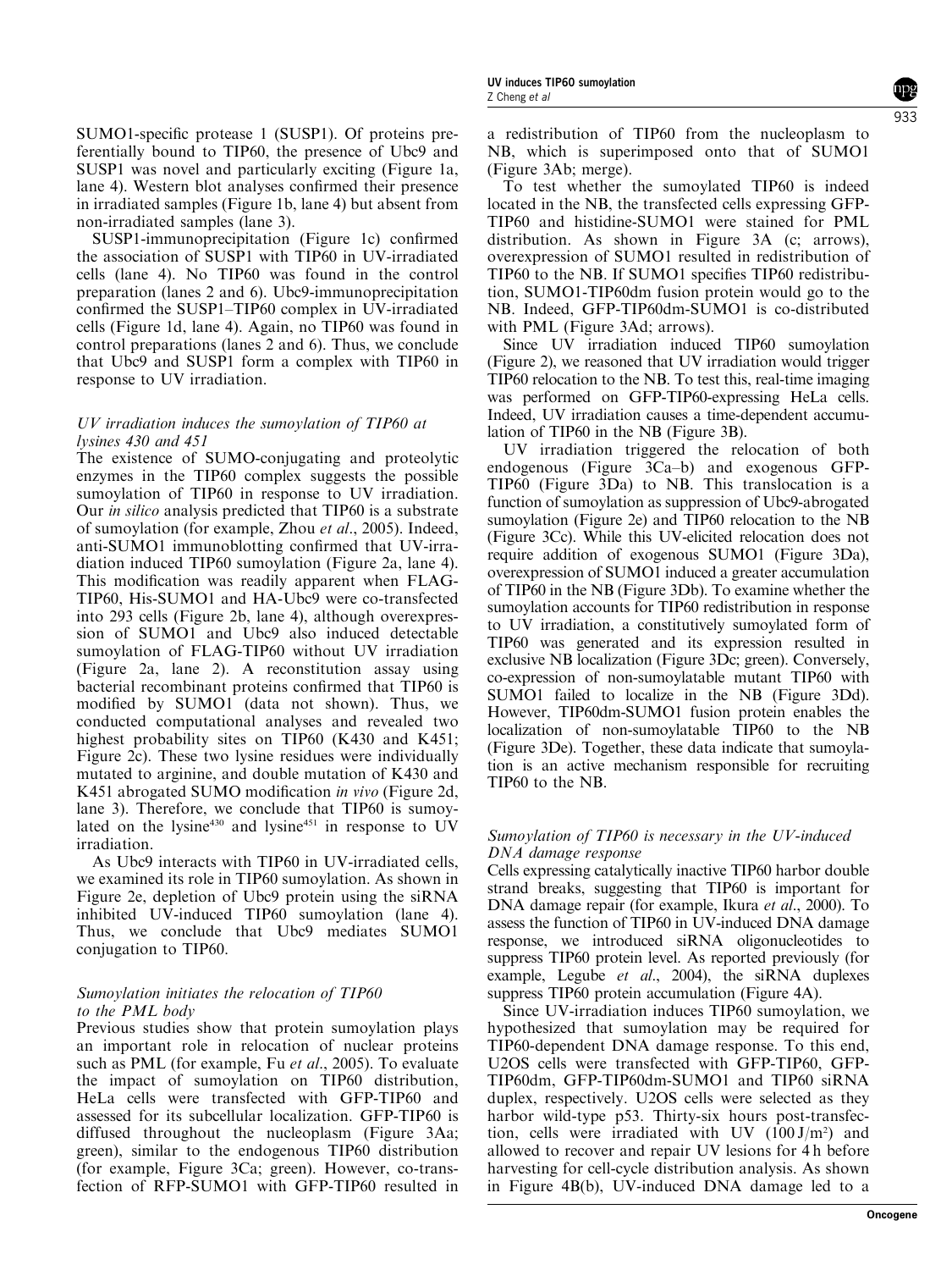G1/S block, and this block is augmented when GFP-TIP60 is added (c). Even more cells accumulated in G1 phase when GFP-TIP60dm-SUMO1 is overexpressed (d), suggesting that TIP60 sumoylation participates in the DNA damage response. If TIP60 sumoylation is essential for the UV-induced G1 arrest, suppression of such modification would impair the G1 checkpoint. Indeed, overexpression of TIP60dm abrogated G1 arrest and induced a  $G2/M$  block instead (f). Cell-cycle distribution analysis supports the notion that TIP60 is

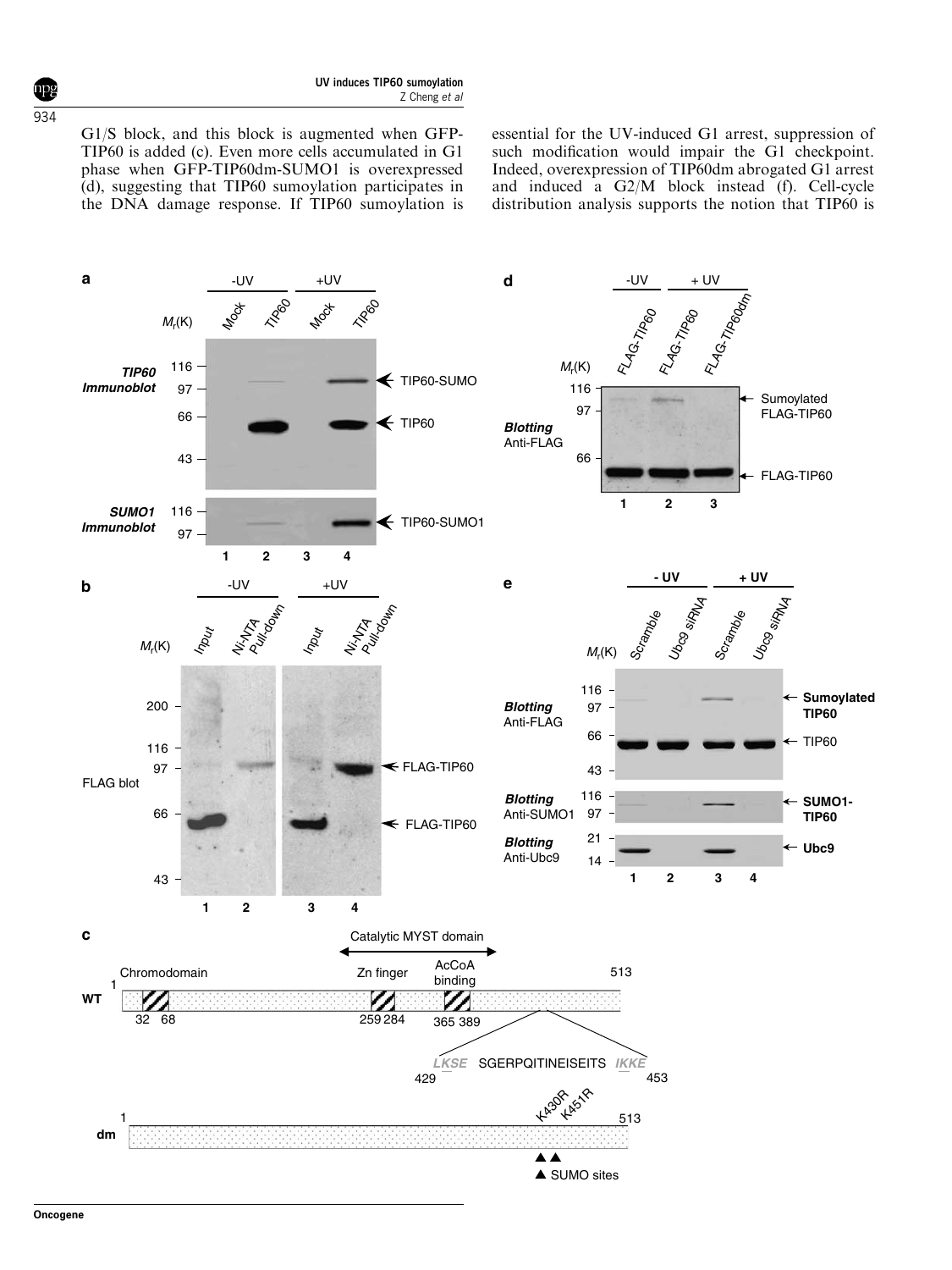essential for UV-induced damage repair (g and h). Thus, we conclude that TIP60 sumoylation is necessary in the UV-induced DNA damage response.

## TIP60 sumoylation regulates DNA damage response through p53 pathway

TIP60 is essential for p53 protein stabilization and DNA damage repair (for example, Ikura et al., 2000) while p53 regulates CDK inhibitor p21 protein expression, resulting in cell-cycle arrest in G1 phase (Vogelstein et al., 2000). Since suppression of TIP60 sumoylation affected G1 block (Figure 4B and E), we reasoned that TIP60 sumoylation may be essential for p53-p21 signaling cascade. To validate this hypothesis, we analysed p21 protein levels in UV-irradiated U2OS cells-expressing GFP-TIP60, TIP60dm, TIP60dm-SUMO1 and TIP60 siRNA duplexes, respectively. Expression of both TIP60 and TIP60dm-SUMO1 elevated p21 protein levels in response to UV irradiation (Figure 4C, lanes 2 and 4) and suppression of TIP60 by siRNA markedly reduced p21 protein level (Figure 4C, lane 5). Since UVirradiation activates the ATR/ChK1 kinase cascade that triggers the phosphorylation of  $\text{Ser}^{20}$  on p53 important for the stabilization of p53 (for example, Shieh et al., 2000), we assessed the phosphorylation of  $Ser<sup>20</sup>$  on p53 using a phospho-antibody. As shown in Figure 4D, TIP60dm-SUMO1 fusion protein enhanced the phosphorylation of  $p53$  at Ser<sup>20</sup> (lane 5). Suppression of TIP60 by siRNA markedly reduced  $\text{Ser}^{20}$  phosphorylation (Figure 4D, lane 6), suggesting that TIP60 sumoylation is a function of UV-induced checkpoint response. UV-induced TIP60 sumoylation activates ATR and subsequent Chk1 as judged by  $Ser^{428}$ phosphorylation on ATR and Ser<sup>345</sup> phosphorylation on Chk1 (Figure 4D). The activated Chk1 is responsible for Ser<sup>20</sup> phosphorylation on p53 protein. Thus, we conclude that TIP60 sumoylation stabilizes p53 in response to UV irradiation via ATR/Chk1 cascade, which then transactivates for p21 protein synthesis.

## TIP60 sumoylation recruits p53 to the NB

Since UV-irradiation triggers TIP60 sumoylation and accumulation in the NB, we assessed whether TIP60 sumoylation governs the nuclear distribution of p53. To this end, we carried out an immunofluorescence study of TIP60 and p53 in U2OS cells (Figure 5Aa). Remarkably, UV irradiation resulted in accumulation of p53 to nuclear dots in a majority of cells (Figure 5Ab; red), which is superimposed onto that of TIP60 (Figure 5Ab;

merge). If TIP60 sumoylation is essential for its recruitment of p53 to the NB, TIP60dm would block the translocation of p53 to the NB. Indeed, overexpression of TIP60dm retained p53 protein diffused throughout the nucleoplasm regardless of UV irradiation (Figure 5Ad). In contrast, TIP60dm-SUMO1 restored the NB localization of p53 in U2OS cells without UV irradiation (Figure 5Ac), indicating the TIP60 sumoylation is essential for the localization of p53 in NB. Both TIP60 and TIP60dm-SUMO1 retained their NB localization in p53-deficient Saos-2 cells regardless of UV irradiation (Supplementary Figure 2), confirming that TIP60 localization to the NB is independent of p53. Thus, we conclude that TIP60 sumoylation specifies the NB localization of p53.

The association and co-localization of TIP60 and p53 in UV-irradiated cells led us to hypothesize that sumoylation may be essential for the interaction between TIP60 and p53. To this end, we probed for p53 in GFP-immunoprecipitates from lysates of UV-irradiated 293T cells transiently transfected to express GFP-TIP60, GFP-TIP60dm or GFP-TIP60-SUMO1, respectively. Our immunoblotting confirmed that p53 was pull down by wild type but not non-sumoylatable TIP60 (Figure 5B, lower panel, lane 5), suggesting that p53 associates with sumoylated TIP60 in response to UV irradiation. Furthermore, a reciprocal immunoprecipitation validated that only sumoylated TIP60 proteins (wild type and TIP60dm) were found in p53 immunoprecipitates (Figure 5C, lanes 2 and 6). Nonsumoylatable TIP60 failed to interact with p53 (Figure 5C, lane 4). Thus, we conclude that UV-irradiation induces co-distribution of p53 with TIP60 to the NB in a TIP60 sumoylation-dependent manner.

## Sumoylation promotes TIP60 HAT activity in response to UV irradiation

Since TIP60 is sumoylated in response to UV irradiation (Figure 2) and its HAT activity is activated by DNA damage (Sun et al., 2005), we tested whether the sumoylation modulates its HAT activity using histone-2A acetylation as a reporter (Yamamoto and Horikoshi, 1997). As shown in Figure 6a, the level of histone-2A acetylation is increased in cells expressing GFP-TIP60 with the highest level observed in cells expressing SUMO-TIP60dm. A lower level of acetylation was seen in cells expressing nonsumoylatable TIP60dm while the lowest level was seen in cells depleted of TIP60. Because neither exogenously expressed TIP60 levels nor histone-2A levels were altered by DNA damage, increased histone-2A acetylation in cells 935

Figure 2 TIP60 is sumoylated in response to UV irradiation. (a) TIP60 complexes precipitated from nuclear extracts of UV-irradiated and non-irradiated cells were probed for TIP60 and SUMO1. Western blot of TIP60 revealed a higher molecular weight  $(\sim 100 \text{ kDa})$ band enriched in UV-irradiated sample, which also contains SUMO1 (lower panel, lane 4). (b) UV-irradiation induced TIP60 sumoylation. 293T cells were transfected with FLAG-TIP60, His-SUMO1 and HA-Ubc9 followed by UV irradiation (100 J/m<sup>2</sup>). The lysates were prepared under denaturing condition and incubated with nickel-coupled Sepharose beads. The bound proteins were probed for TIP60 and SUMO1 (lane 4, upper arrow). (c) Schematic diagram of SUMO-modification sites predicted by SUMOsp. (d) Lys<sup>430</sup> and Lys<sup>451</sup> are substrates of SUMO1 in response to UV irradiation. 293T cells transfected with FLAG-TIP60 (wild type and nonsumoylatable TIP60dm) were exposed to UV-irradiation  $(100 \text{ J/m}^2)$  24 h after transfection. The lysates were prepared and equivalent amounts of proteins were subject to immunoblotting. Mutation of Lys<sup>430</sup> and Lys<sup>451</sup> abolishes SUMO1 conjugation (lane 3, upper arrow). (e) Ubc9 is essential for TIP60 sumoylation. 293T cells transfected with Ubc9 siRNA and scramble control were exposed to UV irradiation as described above. The lysates were prepared and equivalent amounts of proteins were applied for immunoblotting of TIP60, SUMO1 and Ubc9.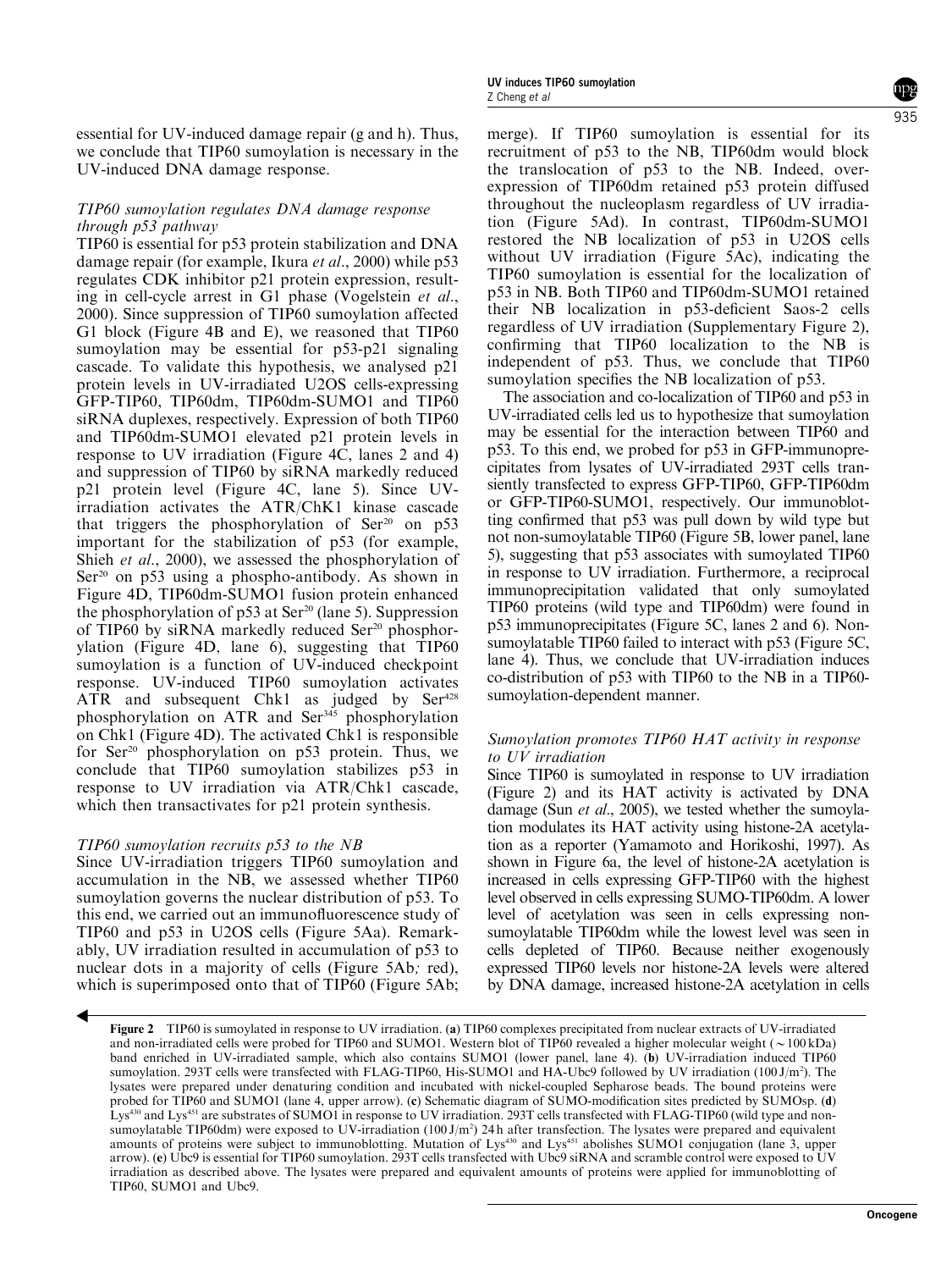

Figure 3 UV irradiation induces the sumoylation of TIP60 and its translocation to NB. (a) TIP60 sumoylation promotes its translocation to NB. HeLa cells were transfected with various GFP-TIP60 constructs. Thirty-six hours after transfection, cells were fixed, permeabilized and stained for PML or SUMO1. Co-transfection of SUMO1 with TIP60 resulted in accumulation of GFP-TIP60 in the NB (b and c, merges; arrows). Bars:  $10 \mu m$ . (b) Real-time imaging UV-induced TIP60 accumulation in NB. HeLa cells transfected with GFP-TIP60 for 36 h before exposed to UV irradiation. Bars:  $10 \mu m$ . (c) Suppression of Ubc9 by siRNA eliminates the accumulation of TIP60 at the NB. Bars: 10  $\mu$ m. (d) Sumoylation is essential for UV-induced translocation of TIP60 to NB. HeLa cells were transfected with various constructs. Thirty-six hours after transfection, cells were exposed to UV irradiation, fixed, permeabilized and stained for TIP60, PML or SUMO1. Cotransfection of SUMO1 with TIP60 resulted in greater accumulation of GFP-TIP60 in the NB in response to UV (b). This SUMO1 dependent accumulation of TIP60 in NB was confirmed in the NB (c) regardless of UV irradiation (e). Non-sumoylatable TIP60 failed to accumulate in the NB (d). Bars:  $10 \mu m$ . (e) Quantification of SUMO1-mediated translocation of TIP60 to the NB.

expressing wild-type TIP60 or TIP60dm-SUMO1 probably reflects an elevated HAT activity induced by UV-elicited sumoylation.

To test this hypothesis, we carried out an enzymatic assay using a synthetic histone peptide as a substrate and immuno-isolated FLAG-TIP60 from UV-irradiated cells. Sumoylation of TIP60 does indeed contribute to the augmentation of HAT activity since: UV-irradiation increased HAT activity about fivefolds, HAT activities were minimal in HAT-defective TIP60mt (TIP60Q377E/G380E)

936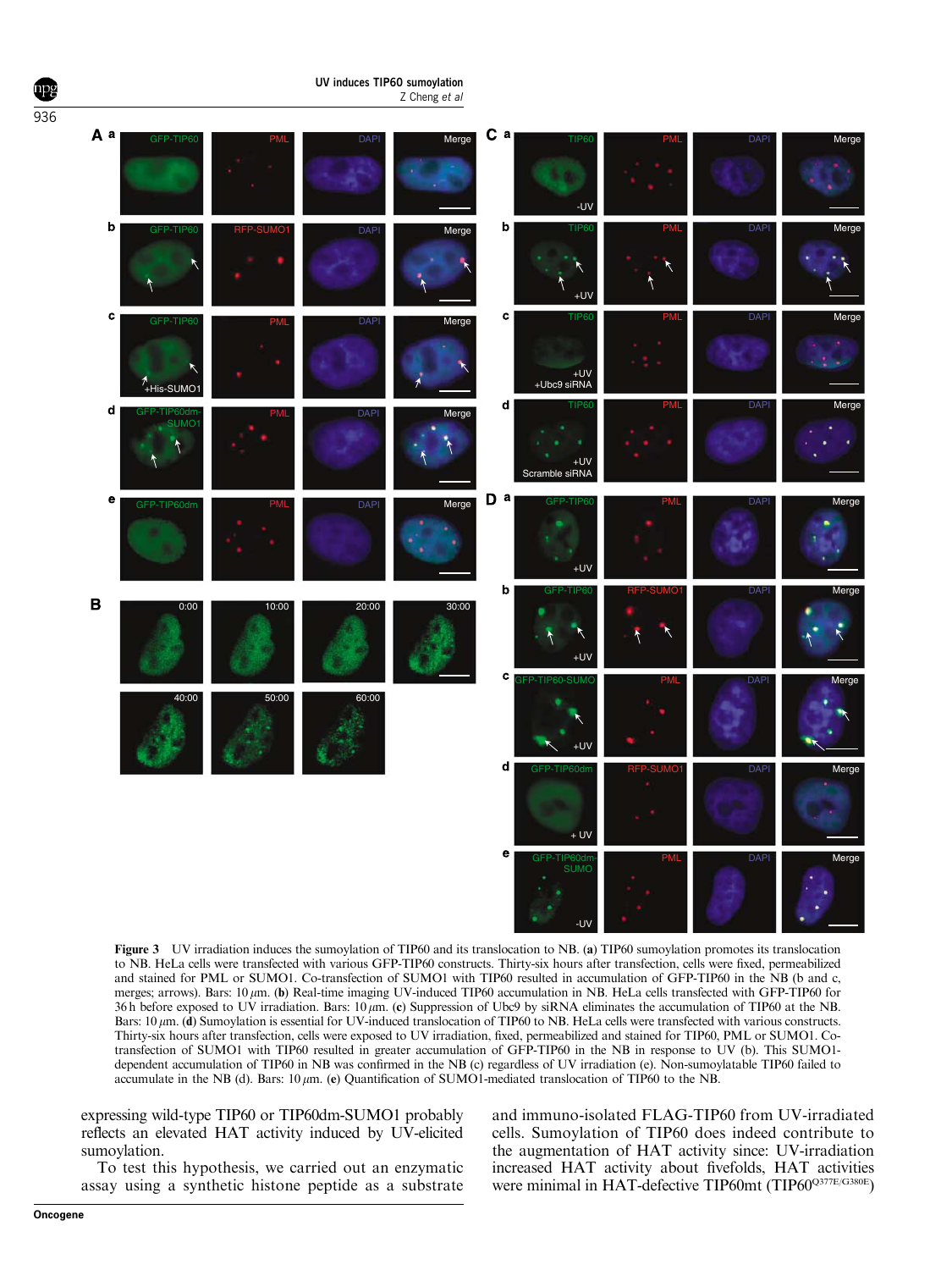

Figure 4 TIP60 sumoylation is essential for DNA damage checkpoint signaling. (a) Left; suppression of TIP60 protein level by siRNA. U2OS cells were transfected with the TIP60 siRNA oligonucleotide (siRNA #1) for different intervals (0, 12, 24 and 36 h). Right; Another siRNA oligonucleotide (siRNA #2) targeted to a different sequence also suppressed TIP60 protein accumulation. (b) Cell-cycle analyses of HeLa cells transiently transfected to express various TIP60 constructs or treated with TIP60 siRNA. Thirty-six hours after the transfection, these cells were exposed to UV irradiation and allowed 4 h for recovery. The cells were then stained with PI and assessed for cell-cycle distribution. (c) p21 protein expression level as a function of TIP60-sumoylation. U2OS cells were transiently transfected to express various TIP60 constructs or treated with TIP60 siRNA (siRNA#1 and siRNA#2). Thirty-six hours after the transfection, these cells were exposed to UV irradiation and allowed 4 h for recovery. The cells were then subjected to immunoblotting of p53 and p21. (d) p53 protein phosphorylation at Ser20 as a function of TIP60-sumoylation. U2OS cells were transiently transfected to express TIP60, non-sumoylatable-TIP60 and SUMO-TIP60 fusion proteins. The cells were then treated as above and collected for immunoblotting after recovery from irradiation. Top two panels, ATR and phospho-ATR (p-Ser<sup>428</sup>); the third and fourth panels: Chk1 and phospho-Chk1 (p-Ser<sup>345</sup>); the fifth and sixth panels: phospho-p53 (pSer<sup>20</sup>) and p53, lower panel, tubulin.

and both non-sumoylatable TIP60 and depletion of Ubc9 yielded a minimal level of HAT activity (Figure 6b).

Having demonstrated that UV irradiation is able to induce TIP60 sumoylation, phosphorylation of Ser<sup>20</sup> on p53, p21 protein expression and an elevation of HAT activity, we sought to determine the temporal order of these events and their relationship in the orchestration of DNA damage repair. Strikingly, sumoylation of TIP60 is readily apparent within 5 min following UV irradiation (Figure 6c). Phosphorylation of  $p53$  at Ser<sup>20</sup> peaks at 15–20 min while protein levels of p21 peak by 20 min. These experiments support a model in which TIP60 sumoylation triggers a p53-dependent G1 checkpoint activation cascade and induces histone acetylation essential for DNA damage repair (Figure 6d).

#### **Discussion**

Genetic and biochemical studies have revealed that the process of UV-irradiated DNA damage repair in eukaryotic cells is extremely complicated. In the present study, we validate the critical role for TIP60 in the

UV-irradiation response and show its involvement in both p53-dependent cell-cycle checkpoint signaling and histone acetylation at DNA lesions. We identified and characterized Ubc9 as a SUMO E2-ligase catalysing the conjugation of SUMO to TIP60 in response to UV irradiation. Significantly, we mapped the sumoylation sites on TIP60 and revealed the role of such sumoylation in linking cell-cycle signaling to UV-irradiated DNA lesion repair.

Protein sumoylation is an important regulatory mechanism in orchestrating cellular dynamics. SUMO is attached to most substrates at the lysine in a  $\Psi$ KXE sequence (Johnson, 2004). Our early computational analysis predicted that TIP60 is a potential substrate for SUMO modification as it contains two consensus YKXE motifs, LK<sup>430</sup>SE and IK<sup>451</sup>KE (Zhou et al., 2005). Our present studies validated that Lys<sup>430</sup> and Lys<sup>451</sup> are indeed the substrates for SUMO1 and essential for DNA damage response. It has been shown that TIP60 regulates the ATM/ATR activation caused by ionizing radiation (Sun et al., 2005) and participates in UV-induced DNA damage repair (Murr et al., 2006). Identification of TIP60 sumoylation provides great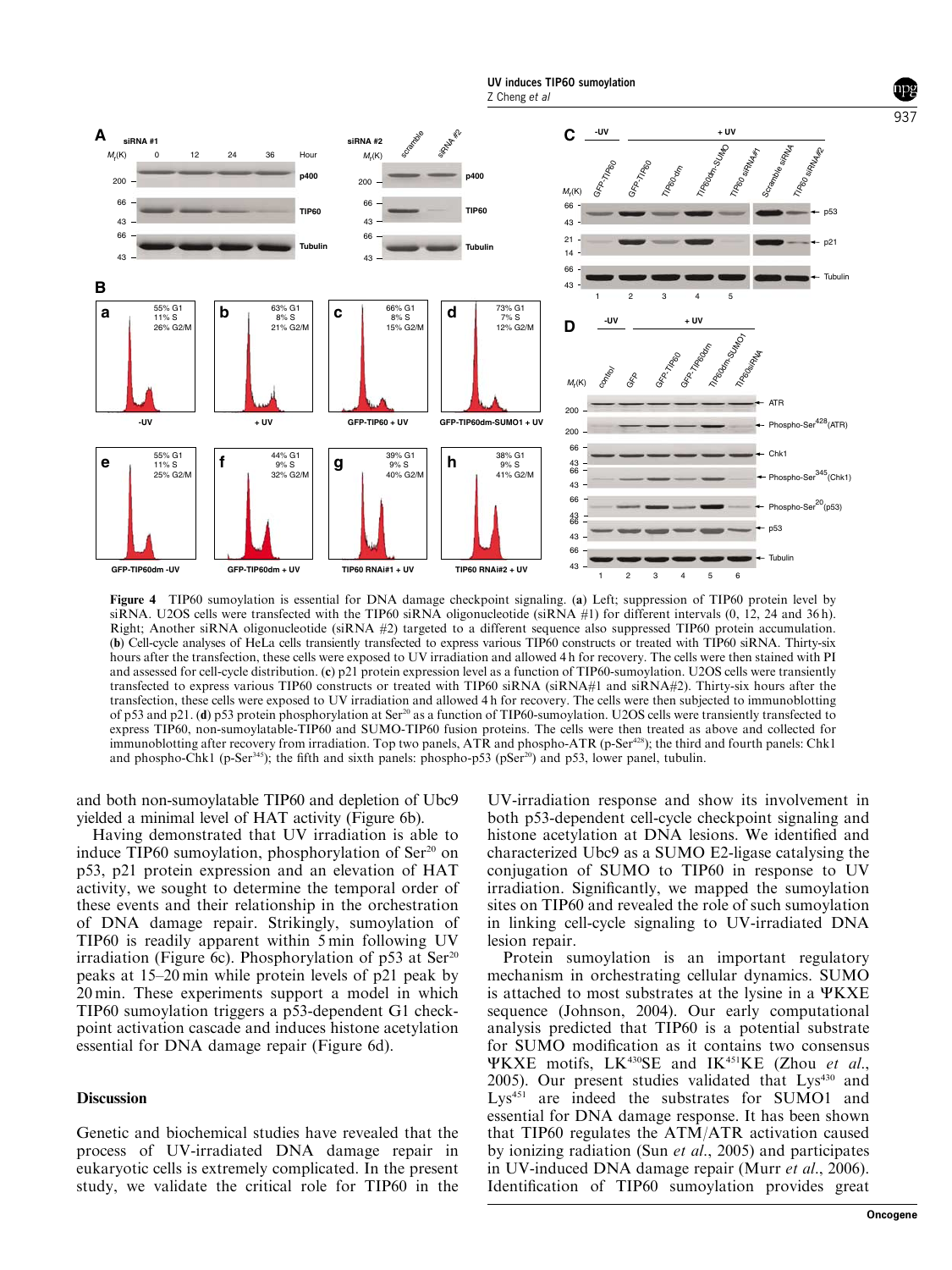insight into the molecular mechanisms underlying DNA damage responses to UV irradiation vs ionizing radiation. The comparative proteomics established here will help to delineate pathways and networks involved in the aforementioned damage responses. Future work will be directed to illustrate how TIP60 sumoylation is

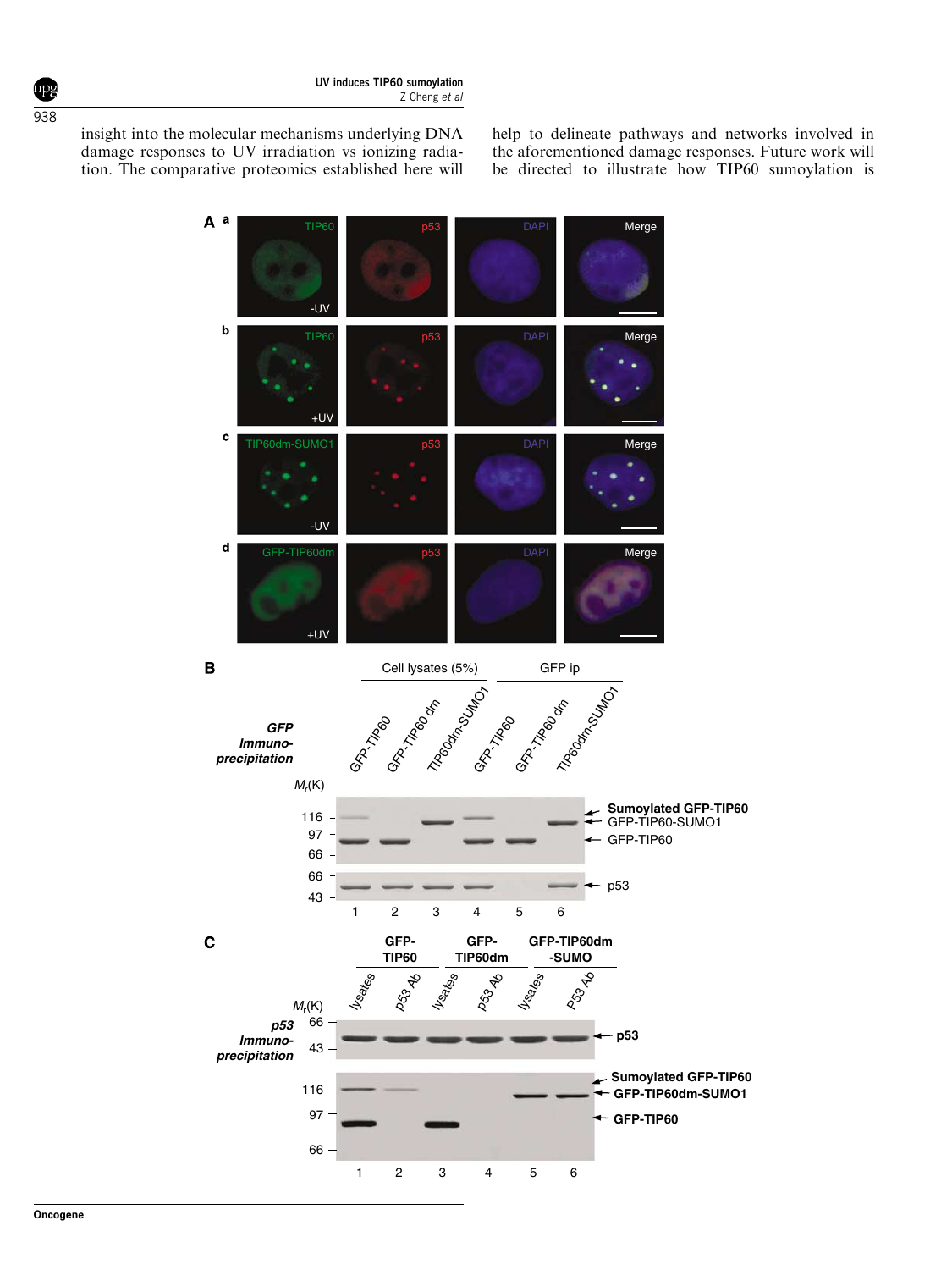

Figure 6 Sumoylation of TIP60 augments its HAT activity. (a) HeLa cells were treated as above and collected after recovery from irradiation for immunoblotting of acetyl-histone 2A (upper panel), GFP (middle panel) and tubulin (lower panel). (b) Sumoylation of TIP60 promotes its HAT activity in vitro. 293T cells were transiently transfected to express various FLAG-TIP60 proteins. An aliquot of 293T cells was co-transfected with FLAG-TIP60 and Ubc9 siRNA (100 nM). Cells were then treated as above and collected for anti-FLAG immunoprecipitation after recovery from irradiation. FLAG immunoprecipitates were normalized and added into HAT assay containing acetyl-CoA and histone H4 peptide. The error bars represent s.e.;  $n = 3$  preparations. (c) Molecular dynamics in response to UV irradiation. Aliquots of U2OS cells were exposed to UV (100 J/m<sup>2</sup>) and an aliquot of cells was collected at intervals of 10 min. The cell lysates were then collected for immunoblotting of SUMO1-TIP60 (upper panel), p53 protein (second panel), phospho-Ser<sup>20</sup> of p53 (third panel), p21 (fourth panel) and acetyl-histone 2A (lowest panel). (d) Working model of TIP60 sumoylation in UV-induced damage repair. UV irradiation triggers TIP60 sumoylation which augment its HAT to acetylate proteins such as histone 2A. Sumoylated TIP60 also facilitates the activation of ATR-Chk1 signaling cascade which leads to the phosphorylation of p53 at Ser<sup>20</sup>. Phosphorylation of p53 at Ser<sup>20</sup> disrupts p53-MDM2 association which allows the association of p53 with sumoylated TIP60 and subsequent translocation to PML nuclear body. The p53-mediated transactivation allows p21 protein synthesis and subsequent G1 checkpoint activation. This enables sufficient time to allow DNA damage to repair.

Figure 5 Sumoylated TIP60 interacts with and recruits p53 into the NB. (a) TIP60-sumoylation promotes the translocation of p53 to NB. U2OS cells were transiently transfected to express various TIP60 fusion proteins. The cells were then treated as above and collected for immunofluorescence after recovery from irradiation. The fixed and permeabilized cells were then stained for TIP60 and p53. Both endogenous TIP60 and p53 proteins are diffused throughout the nucleoplasm (a; merge). UV-irradiation induced accumulation of p53 to NB which is superimposed onto that of TIP60 (b; merge). While SUMO-TIP60 enhanced the accumulation of p53 in the NB (c), non-sumoylatable TIP60 failed to localize and recruit p53 to the NB (d). Bars: 10 mm. (b) TIP60 sumoylation promotes its association with p53. 293T cells were transiently transfected to express various TIP60-GFP fusion proteins. Thirty-six hours after the transfection, cells were exposed to UV irradiation followed by GFP-immunoprecipitation. The immunoprecipitates were probed for TIP60 and p53. (c) p53 preferentially binds to sumoylated TIP60. 293T cells were transiently transfected to express various TIP60-GFP fusion proteins. The cells were then treated as above and collected for anti-p53 immunoprecipitation. The immunoprecipitates were probed with antibodies to p53 (upper) and GFP (lower).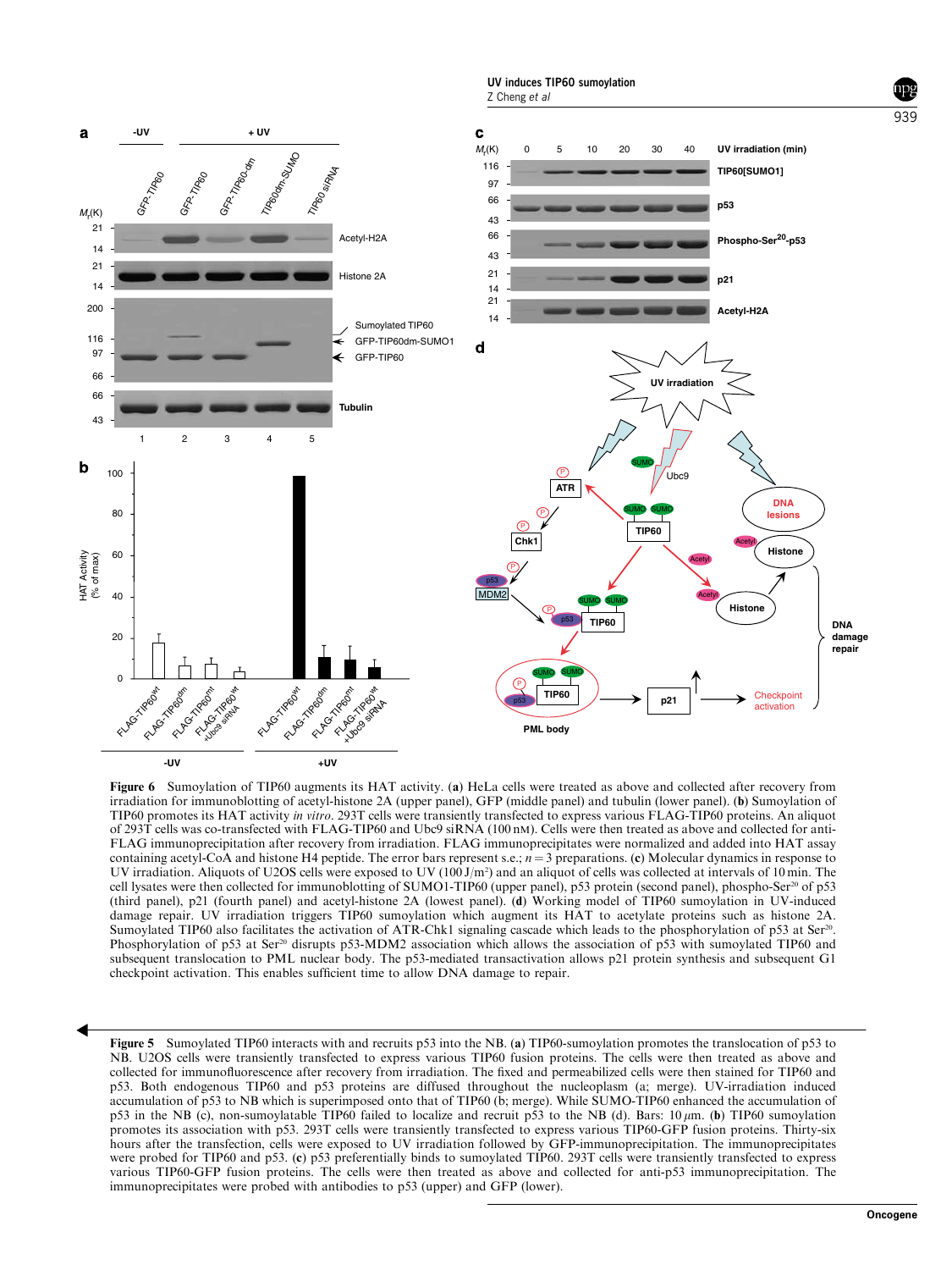regulated in response to UV irradiation. In addition, it would be of great interest to ascertain whether the mechanisms described herein for transformed cells would be applicable to primary cells.

Mounting evidence implicates TIP60 in DNA damage response (for example, Kastan and Bartek, 2004). Our studies show that UV-induced TIP60 sumoylation is correlated with p53 accumulation in the NB, raising the possibility that TIP60-p53 orchestrates the activity in NB. It has been suggested that the NB is involved in chromatin remodeling (Seeler and Dejean, 2003). TIP60, as a HAT, is an important chromatin modifier to regulate chromatin transcription (Kimura and Horikoshi, 1998). Our studies show that UV-irradiation induced translocation of sumoylated TIP60 to the NB is correlated with increased HAT activity and provide mechanistic link between UV irradiation and p53 translocation to the NB. Since accumulation of p53 in the NB turns on p53 transcriptional activity (for example, Fogal et al., 2000), we propose that TIP60 sumoylation is essential for the assembly of p53 transcription complexes in response to UV irradiation. The activation of DNA damage checkpoint in G1 through increased p21 protein expression provides a threshold for DNA lesion repair and maintaining genomic stability.

Although TIP60 was initially identified as HAT, pure TIP60 displays no detectable HAT activity on chromatin (Yamamoto and Horikoshi, 1997). However, the TIP60 complex bears HAT activity toward chromatin (Ikura et al., 2000), suggesting that the conformational change regulates TIP60 activity. Our studies demonstrate that UV-irradiation induces TIP60 complex remodeling with enrichment of SUMO-conjugation enzyme Ubc9 and TIP60 sumoylation. This sumoylation greatly promotes HAT activity in vivo and in vitro. Thus, activation of TIP60 HAT by sumoylation may provide a mechanistic link between UV irradiation-elicited signaling and DNA lesion repair.

Several studies show that ATR-Chk1 signaling cascade plays a role in UV-induced DNA damage response (for example, Helt et al., 2005). ATR/Chk2 phosphorylates p53 at Ser<sup>20</sup> and stabilize p53 protein levels (for example, Legube et al., 2004). Sun et al. (2005) demonstrated that TIP60 HAT activates ATM autophosphorylation in response to DNA damage. Our findings that UV-induced sumoylation of TIP60 is concomitant with an elevated HAT activity and activation of ATR/Chk1 demonstrate an essential role of TIP60 in the orchestration of cellular dynamics in response to DNA damage. Based on the temporal order of p53 phosphorylation related to TIP60 sumoylation, we propose that UV-irradiation triggers DNA damage response by initiating sumoylation of TIP60 and subsequent activation of ATR/Chk1 signaling cascade

## References

via an activation of TIP60 HAT activity (Figure 6d). Therefore, TIP60 sumoylation provides an essential link between local DNA lesion repair process and cell-cycle clock reset.

In conclusion, our studies identify a new signaling pathway, sumoylation of TIP60, in the regulation of UV-induced DNA damage response. Our results demonstrate that TIP60 HAT is a key component of the signal-transduction pathway that links the detection of DNA lesion to the activation of the p53-dependent cellcycle checkpoint. Thus, the sumoylated TIP60 complex, through the combined action of the ATR/Chk1 and the p53-p21-cyclin A-Cdk2 pathways, allows repair of the damaged DNA before replication is initiated in order to ensure genetic integrity of the replicated DNA.

## Materials and methods

## Cell culture and transfection

HeLa, U2OS, Saos-2 and 293T cells (American Type Culture Collection, Manassas, VA, USA) were cultured in Dulbecco's modified Eagle's medium (Invitrogen, Carlsbad, CA, USA) and transfected as described previously (Fang et al., 2006).

## Affinity purification and proteomics analyses

The TIP60 complex was immunoprecipitated from UV-irradiated 293T cells and fractionated on a SDS–PAGE gel. The protein bands were removed for mass spectrometric identification essentially as described (Fang et al., 2006).

#### Histone acetyltransferase (HAT) activity assay

TIP60 immunoprecipitates were prepared and HAT assay was performed according to Sun et al. (2005).

## Live cell imaging

HeLa cells grown on coverslips were transfected with GFP-TIP60. Thirty-six hours post-transfection, cells were exposed to UV  $(100 \text{ J/m}^2)$  and real-time images were acquiring using a confocal microscope (LSM510, Carl Zeiss, Germany).

## Abbreviations

HAT, histone acetyltransferase; MYST, MOZ, Ybf21/Sas3, Sas2 and Tip60 acetyltransferase family; NB, nuclear body.

#### Acknowledgements

This work was supported by grants from Chinese 973 project (2002CB713700 and 2006CBOF0503), Chinese Academy of Sciences (KSCX1-YW-R65), Chinese Natural Science Foundation (39925018, 30270293, 90508002) and National Institutes of Health (DK56292). SER and XY are GCC Eminent Scholars. The facilities used were partially supported by NIH/ NCRR/RCM1 grant G-12-RR03034.

Carrozza MJ, Utley RT, Workman JL, Cote J. (2003). The diverse functions of histone acetyltransferase complexes. Trends Genet 19: 321–329.

Fang Z, Miao Y, Ding X, Deng H, Liu S, Wang F et al. (2006). Proteomic identification and functional characterization of a novel ARF6 GTPaseactivating protein ACAP4. Mol Cell Proteomics 4: 711–724.